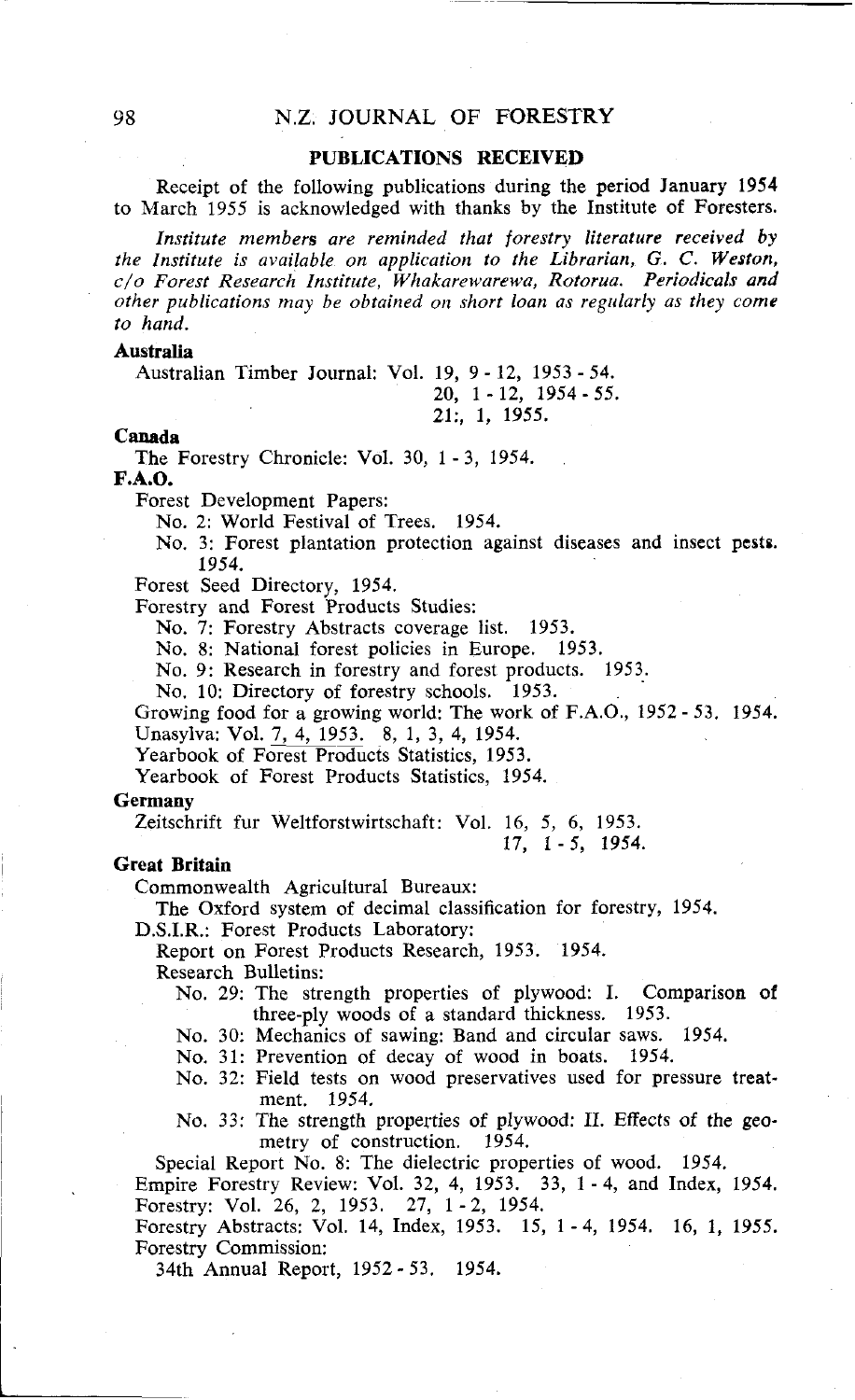Forest Records:

No. 22: Shelterbelts for Welsh hill farms. 1953.

No. 23: Fires in State forests in the years 1929 - 52. 1954.

No. 24: Revised yield tables for conifers in Great Britain. 1953.

No. 25: Japanese larches at Dunkeld, Perthshire: a study in varia-1954.

No. 26: Drought crack of conifers. 1954.

No. 27: Use of home-grown timber in wood turning and related trades in Scotland in 1953. 1954.

No. 28: Volume table for small hardwood trees. 1954.

Sectional List of Publications No. 31 (to 31/5/54).

The Queen Elizabeth Forest Park Guide: Ben Lomond, Loch Ard, and the Trossachs. 1954.<br>aps for grev squirrels. 1954.

Traps for grey squirrels.

Imperial Forestry Institute, Oxford: 29th Annual Report, 1952 - 53.

Quarterly Journal of Forestry: Vol. 48, 1-4, 1954, 49, 1, 1955.

Scottish Forestry: Vol. 8, 1 - 4, 1954. 9, 1, 1955.

Oliver and Boyd, Edinburgh. Forest engineering: Roads and Bridges. (J. L. Harrison). 1951.

#### **India**

Composite Wood: Vol. 1, 2, 1954.

#### **Indonesia**

Forest Research Institute:

Communications:

No. 40: Some notes on Baros *(Manglieia glauca* Bl.). 1953.

No. 41: Results of investigations on the weight of (teak) firewood. 1953.

No. 42: Plantations of *Shorea javanica* in Java. 1954.

No. 43: Growth and yield of *Pinus merkusii* in Indonesia. 1954.

No. 45: Survival of *Neorermes* colonies in infested teak trunks after girdling or felling of the trees. 1954.

No. 46: Considerations on the computation of diameter growth by diameter classes from stand tables. 1954.

Report No. 66: Notes on Javanese bamboo species. 1954.

Special Publications:

No. 7: Speech on the occasion of the 40th anniversary of the F.R.I., on 26th June, 1953, by E. Meijer Drees. 1954.

No. 8: Planting experiments with exotic tree species in the gardens of the F.R.I. 1954.

Rimba Indonesia: Vol. 2, 8 - 12, 1953. 3, 1 - 12, 1954.

Tectona: Vol. 43, 1 - 2, 1954.

#### **Mexico**

Centro de Documentacion Cientifica y Tecnica:

Bulletins: Vol. 2, 10-12, 1953. 3, 1-10,1954.

#### **Morocco**

Forest Service:

Forest Vistas. 1953.

### **New Zealand**

**D.S.I.R.:** 

Animal Ecology Section: Report No. 35, 1954.

Soil Bureau: Bulletin No. 5: General survey of the soils of North Island, New Zealand, 1954.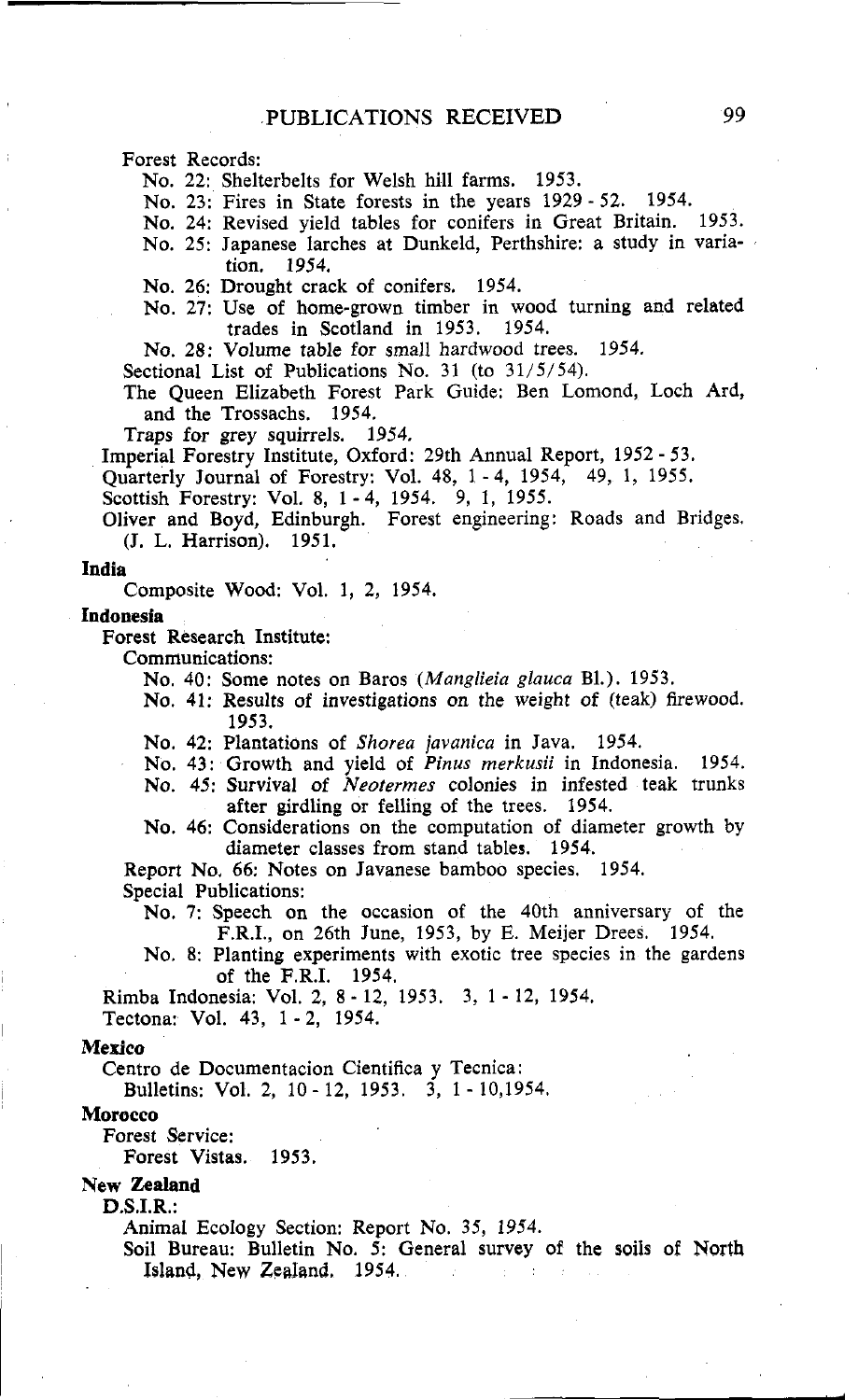Forest Service:

Annual Report, 1953 - 54. 1954.

Forest Research Institute:

Forest Research Notes: Vol. 1, 6 - 11, 1954.

Forest Products Research Notes: Vol. 1, 5, 1954.

Technical Papers:

No. 1: Heartwood formation in Pinus radiata. 1954.

- No. 2: The air-drying and pressure-impregnation of New Zealand grown larch, Douglas fir and Corsican pine natural round fence posts. 1954.
- No. 3: Forests and climates in the South Island of New Zealand. 1954.

Information Series:

No. 16: Branding the beeches in bush and mill. 1953.

No. 17: Beech timbers: Properties and uses of Norhofagus species. 1953.

Reprint: Preservation of light building timbers. 1954.

N.Z. Gardener: Vol. 10, 4-12, 1953-54. 11, 1-7, 1954-55.

N.Z. Geographer: Vol. 10, 1 - 2, 1954.

**N.Z. Geographical Society Record: No. 16, 1953. No. 17, 1954. Also** N.Z. Journal of Science and Technology:

Section A: Vol. 35, 4 - 6, 1953-54. 36, 1 - 5, 1954-55.

Section B: Vol. 35, 4 - 6, 1954. 36, 1 - 5, 1954. 55.<br>
N.Z. Manufacturer: Vol. 5, 7 - 11, 1954. 6, 1954. 6, 1954.

N.Z. Timber Journal: Vol. 1, 1, 3 - 7, 1954 - 55.

Pacific Science Association: Proceedings of the 7th Pacific Science Congress, 1949: VI. Soil resources, forestry and agriculture. 1953. Royal Society of New Zealand:

Bulletin No. 4: Address of the Duke of Edinburgh, Wellington, January, 1954.

 $\sim 10^{-11}$ 

 $\mathcal{F}(\mathcal{A})$  is a subset of  $\mathcal{F}$ 

iki militar da bayan gudar z

إنساء الرزا

그림의 남편

್ಲ ಉಂಟಾಗಿನ

Transactions: Vol. 81, 3 - 4, Index, 1953 - 54. 82, 1 - 4, 1954.

#### **Norway**

Forest Research Institute:

Reports: No. 42, 1953. No. 43, 1954. No. 44, 1954. And the end **Portugal** 

Department of Waters and Forests:

Publications: Vol. 16, 1 - 2, 1949. 17, 1 - 2, 1950.

# **South Africa**

Department of Forestry:

Annual Report, 1951 - 52. 1953.

Bulletin No. 36: Utilization notes on South African timbers, 1953. Journal of the South African Forestry Association: No. 24, 1954.

## **Spain**

**ain**<br>**Forest Research Institute:**<br>**Pollatino:** Philadelphia and the property of the property of the property of the property of the property of the property of the property of the property of the property of the property

Bulletins:

No. 66: Automatic salmon ladders. 1953.

No.  $67:$  The genus Genista in Spain.  $1953.$ <br>No.  $68:$  Trials of Genista in Spain.  $1953.$ No. 68: Trials of guayule rubber (Parthenium argentatum) in<br>
Spain 1952 Spain. 1953.

No. 69: Maximum allowable slopes for cultivated land, and calculations on intermittent terraces as channels for soil conconservation. 1954.

No. 70 Spanish soils under Pinus halepensis Mill. 1954;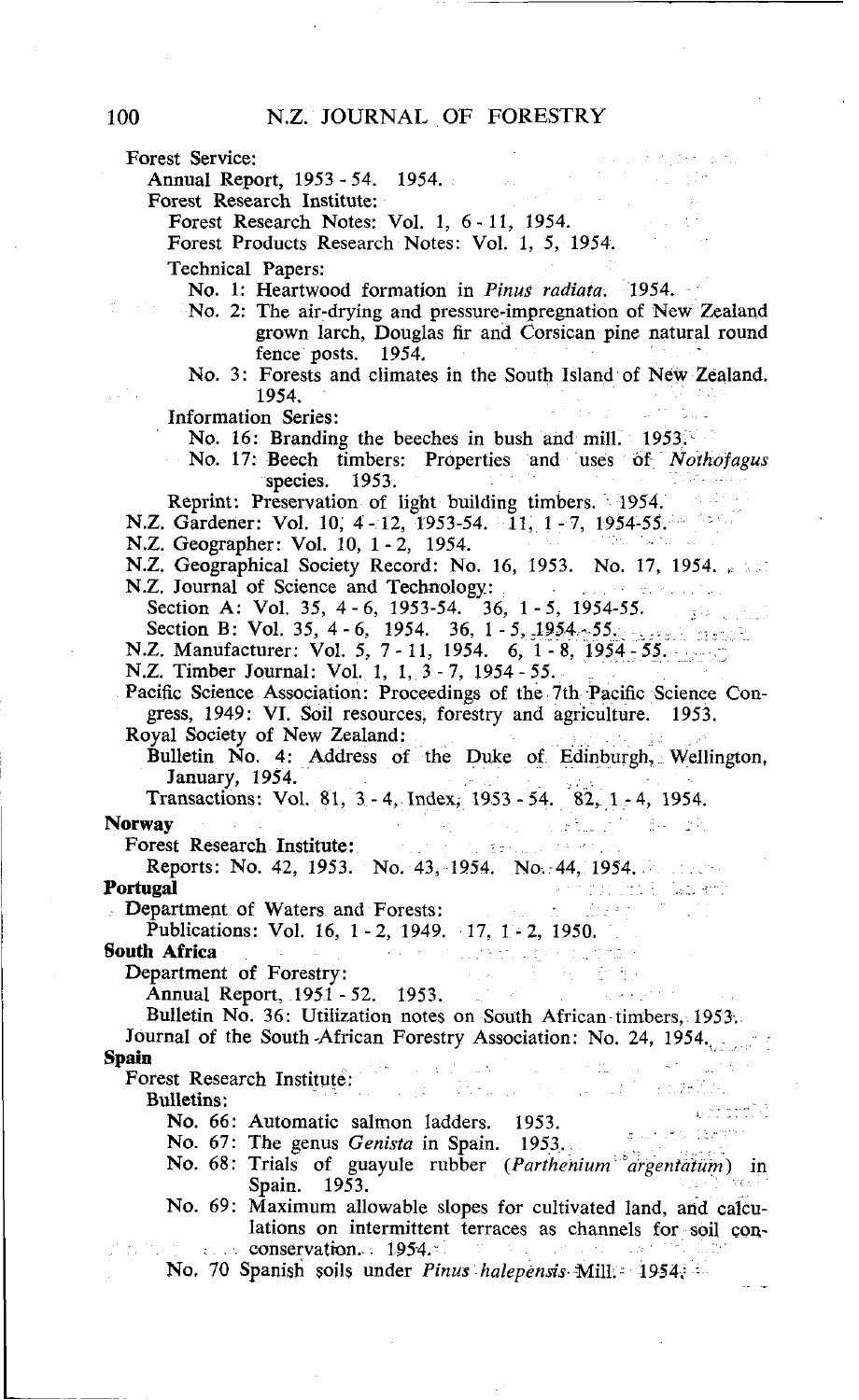Other publications:

Forest maps of the province of Lerida. 1954.

Memoir to accompany forest maps of the province of Lerida. 1954.

**Sweden** 

Forest Research Institute:

Newsletter: No. 68, 1954.

Reports: Vol. 42, 1952 - 53. Vol. 43, 1953.

Royal School of Forestry:

Bulletins: Nos. 12 - 19, 1953.

#### **U.S.A.**

Department of Agriculture: Forest Service:

Agriculture Handbooks :

No. 41: Check list of trees of the United States. 1953.

No. 70: Small sawmills: a pocket guide. 1954.

Agriculture Instruction Bulletin:

No. 117: Waters of Coweeta. 1953.

Agriculture Monograph: No. 18: Planting the southern pines. (P. C. Wakeley). 1954.

American Woods:

Eastern hemlock, 1953.

Western redcedar. 1954. Western white pine. 1954.

Eastern white pine, 1954.

Yellow-poplar. 1954.

Black walnut. 1954.<br>Sweetgum. 1954. Sweetgum.

Incense-cedar. 1954.

The southern pines. 1954.

Circulars:

No. 919: Aiding blister rust control by silvicultural measures in Western white pine type. 1953.

No. 928: Grazing long-leaf-slash pine forests. 1953.

No. 929: Effect of grazing intensity upon vegetation and cattle gains on ponderosa pine-bunchgrass ranges of the Front Range of Colorado. 1953.

No. 944: Biology and control of the Engelmann spruce beetle in Colorado. 1954.

No. 947: Septoria canker of poplars in the United States. 1954. Farmers' Bulletins:

No. 2061: How to grow longleaf pine. 1954.

No. 2067: Managing winter sheep range for greater profit. 1954.

No. 2072: Controlling sagebrush on range lands. 1954.

Technical Bulletin:

No. 1069: Fabrication and design of glued laminated wood structural members. 1954.

New York State University College of Forestry:

Bulletin No. 29: Tree-volume tables based on forest site. 1953.

Publications: List of September, 1953.

Technical Publications:

No. 75: A method of estimating timber volumes from aerial photographs. 1953.